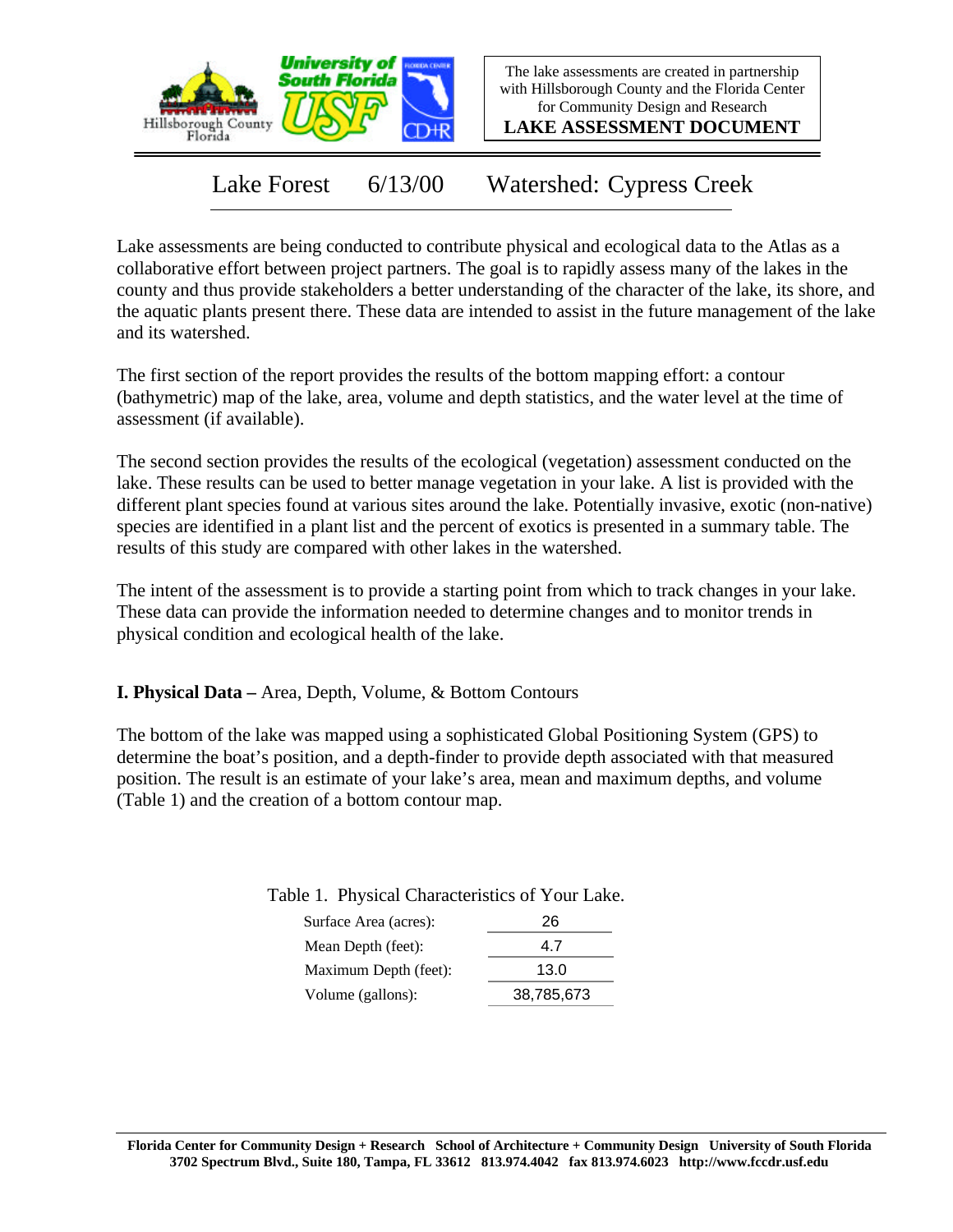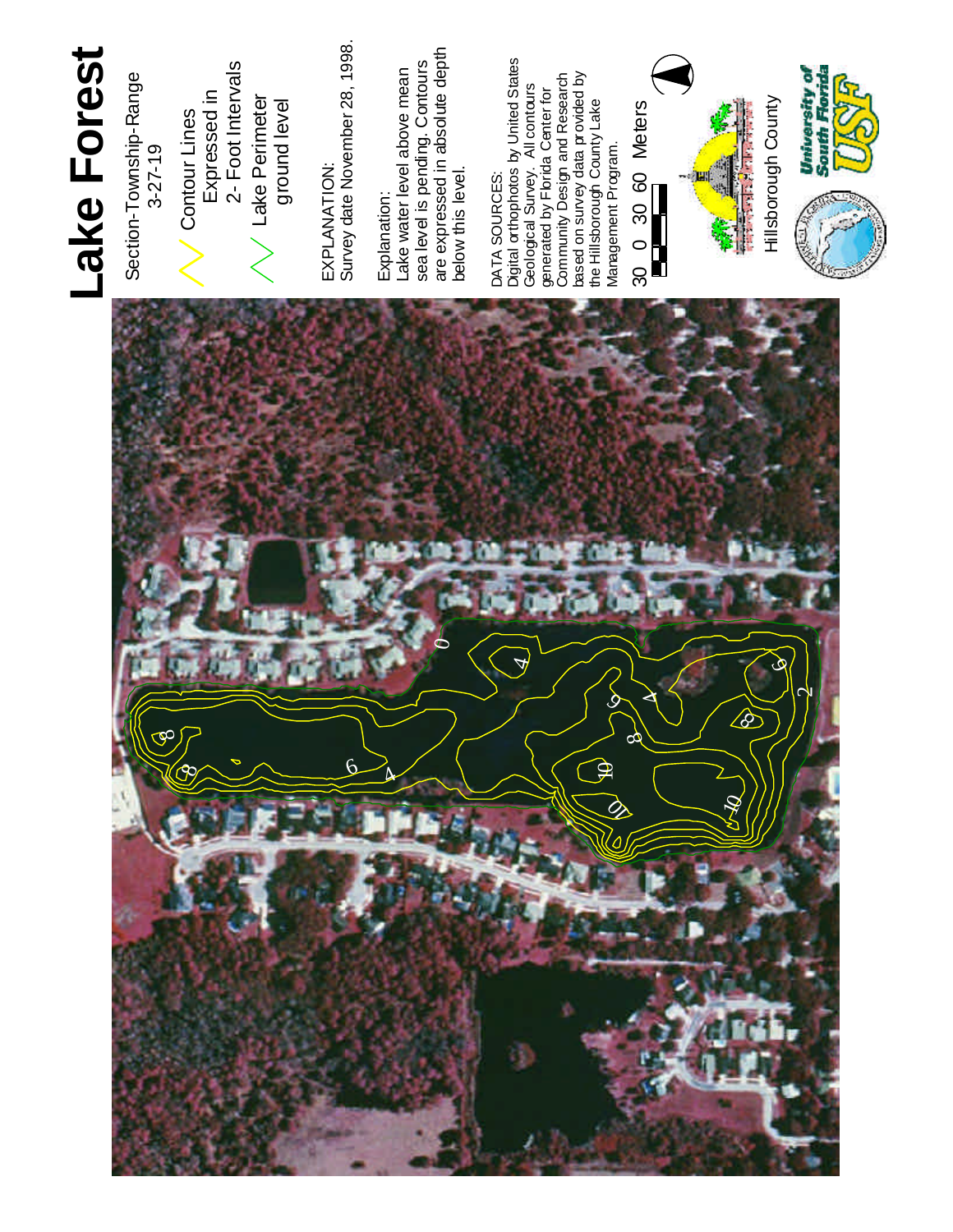

**LAKE ASSESSMENT DOCUMENT**

## Lake Forest 6/13/00 Watershed: Cypress Creek

## **II. Ecological Data**

Aquatic Plant Survey

Approximately equispaced sites are haphazardly mapped around the lake and the aquatic plants at each site are surveyed. The total number of species from all sites is used to approximate the total diversity of aquatic plants and the percent of invasive-exotic plants on the lake and in the watershed (Table 2). Many of these plants are considered ecologically harmful, as they tend to out-compete native species. Such "nuisance" plants can also make boating and other recreational activities difficult or impossible. The common and scientific names of plant species found on your lake are listed in Table 3.

> Table 2. Comparison of species diversity between your lake and other assessed lakes located within your watershed.

|                        |    | Lake Forest Cypress Creek |  |
|------------------------|----|---------------------------|--|
|                        |    | (Average)                 |  |
| Number of Taxa:        | 15 | 26                        |  |
| Percent Exotic Plants: | 7% | 16%                       |  |

Table 3. Botanical and common names of the most commonly found plants on your lake. Percent frequency (of occurence), habit (location where found), status (native or exotic), and EPPC status are provided.

| Common Name                            | <b>Plant Species</b>      | Frequency | Habit    | <b>Status</b> | <b>EPPC</b> |
|----------------------------------------|---------------------------|-----------|----------|---------------|-------------|
| Manyflower Marshpennywort, Water Penny | Hydrocotyl umbellata      | 90%       | Emergent | Native        | <b>NL</b>   |
| Torpedo Grass                          | Panicum repens            | 70%       | Emergent | Exotic        |             |
| Cattails                               | Typha spp.                | 60%       | Emergent | Native        | <b>NL</b>   |
| Southern Red Maple                     | Acer rubrum var. trilobum | 30%       | Emergent | Native        | <b>NL</b>   |
| Sedge                                  | Cyperus spp.              | 30%       | Emergent | Unknown       | <b>NL</b>   |
| Creeping Primrosewillow, Red Ludwigia  | Ludwigia repens           | 30%       | Emergent | Native        | <b>NL</b>   |
| Bulltongue Arrowhead, Duck Potato      | Sagittaria lancifolia     | 30%       | Emergent | Native        | <b>NL</b>   |
| <b>Unidentified Plant Species</b>      | UNKNOWN SPP               | 30%       | Unknown  | Unknown       | Unknow      |
| Dahoon Holly                           | llex cassine              | 20%       | Emergent | Native        | <b>NL</b>   |
| Rush                                   | Juncus spp.               | 20%       | Emergent | Native        | <b>NL</b>   |
| Pickerel Weed                          | Pontederia cordata        | 20%       | Emergent | Native        | <b>NL</b>   |
| Willow                                 | Salix spp.                | 20%       | Emergent | Native        | <b>NL</b>   |
| Fourpetal St. John's-Wort              | Hypericum tetrapetalum    | 10%       | Emergent | Native        | <b>NL</b>   |
| Pine Tree                              | Pinus spp.                | 10%       | Emergent | Native        | <b>NL</b>   |
| Cypress                                | Taxodium spp.             | 10%       | Emergent | Native        | <b>NL</b>   |

Florida Center for Community Design + Research School of Architecture + Community Design University of South Florida 3702 Spectrum Blvd., Suite 180, Tampa, FL 33612 813.974.4042 fax 813.974.6023 http://www.fccdr.usf.edu